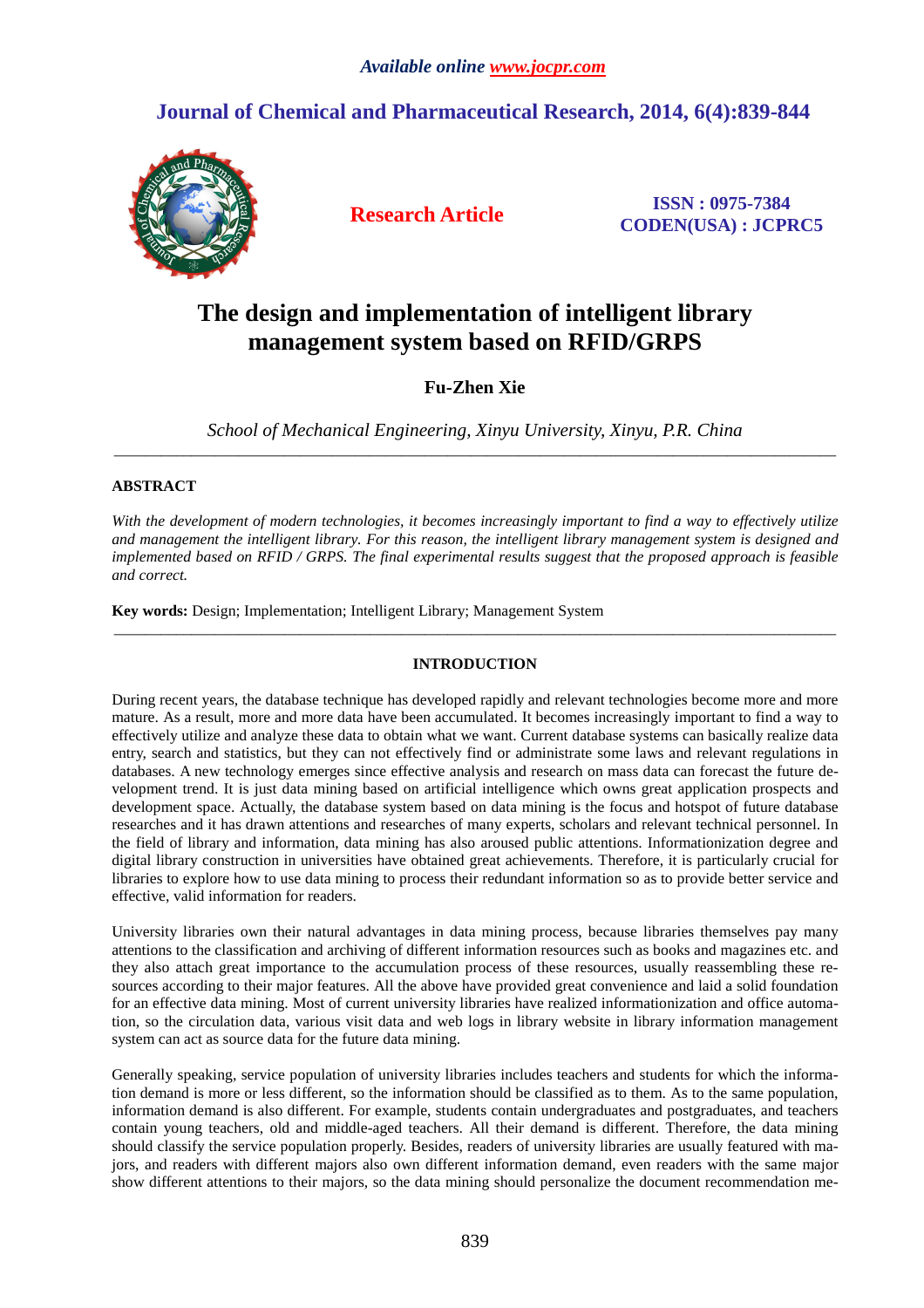thod. Finally, the university teaching is cyclical and periodic, so library work should also obey this law. In a word, the vertical and horizontal data mining on previous readers can provide not only great convenience for library work but also reading guidance for future readers.

*\_\_\_\_\_\_\_\_\_\_\_\_\_\_\_\_\_\_\_\_\_\_\_\_\_\_\_\_\_\_\_\_\_\_\_\_\_\_\_\_\_\_\_\_\_\_\_\_\_\_\_\_\_\_\_\_\_\_\_\_\_\_\_\_\_\_\_\_\_\_\_\_\_\_\_\_\_*

## **LITERATURE REVIEW**

Since the early 20<sup>th</sup> century, continuously developed information technology has changed the traditional learning and work mode, greatly influencing human development. As the core of information technology, computer has fundamentally changed human's thinking mode and ideology. The most important development link of computer is computer software that has penetrated into all aspects of human daily life and become the development pillar of emerging industries in the new century. With the further informationization, some traditional service management modes in libraries can not serve readers effectively and conveniently any longer, besides, information management and search becomes more and more difficult since more and more resources and books are added in libraries. Therefore, traditional service and management mode can not satisfy current demand and how to take the place of traditional, manually library management modes with informationalized methods is extremely urgent.

For along time, some management work in libraries is manually done, which is not only inefficient, but also a waste of labor and financial resources. Informationalized methods can avoid this phenomenon and even serve more readers. The application of computers in libraries has reduced library staffs and people waiting for returning and borrowing books become fewer. Later, the new technology barcode emerged and it has improved the library information management system unprecedentedly. Barcodes are basically corresponding to books one-to-one, reducing error rates of library staff, preventing book loss and thus greatly improving the work efficiency.

With the constant development of information and era, consulting culture has emerged and drawn public attention. At the same time, the emergence of knowledge economy has made libraries the most important consulting service place. However, in some large-scale libraries, people usually should wait for a long time in queue to borrow or return books and books are even stolen sometimes. It seems urgently necessary to apply some new techniques in library administration. Currently, the effective combination of RFID, data mining and computer software can not only avoid a large waste of labor, material and financial resources in libraries, but also regulate library information high-efficiently, thus broadening library service. Besides, data mining can improve the work efficiency to a large extent and provides better service for readers in library management and lending.

(1) Data mining can summarize some information and data in library information system and then, through processing and analysis, provide some ordered decision-making information for administrators.

(2) Through making multi-dimensional analysis and comparison on relevant objects, data mining can improve the reliability of decision making, allocate resources reasonably and finally realize the optimization of library resource allocation.

(3) Data mining can abstract some principles and models from past data and then make adjustments and predictions by itself, which has actually realized semi-intelligence and is of great importance for the building of digital libraries.

#### **PLATFORM ARCHITECTURE**

As the environment for integrated operation of all information systems in the enterprise, traditional manufacturing enterprise resource platform includes ERP (enterprise resource plan), PDM (product data management) and CAM (computer aided manufacture) among which, PDM is the core of enterprise resource.

As a process manufacturing enterprise, the intelligent library management system also need to establish uniform enterprise resource platform architecture so as to provide sharable and integrated information for all information systems. Fig. 1 shows the RFID-based library resource platform architecture which consists of the data layer, business layer and client layer. The data layer includes platform database that provides operation data for basic platforms and business database that provides business data. The business layer, composed of such five subsystems as RFID label, student management, book management, registry management and electronic database, provides the main function of the system. The client layer provides interfaces for users with different system-use methods, mainly including the mobile phone client, the browser client under the structure of B/S and the customized software client under the structure of C/S, and users contain customers, administrators and regulators.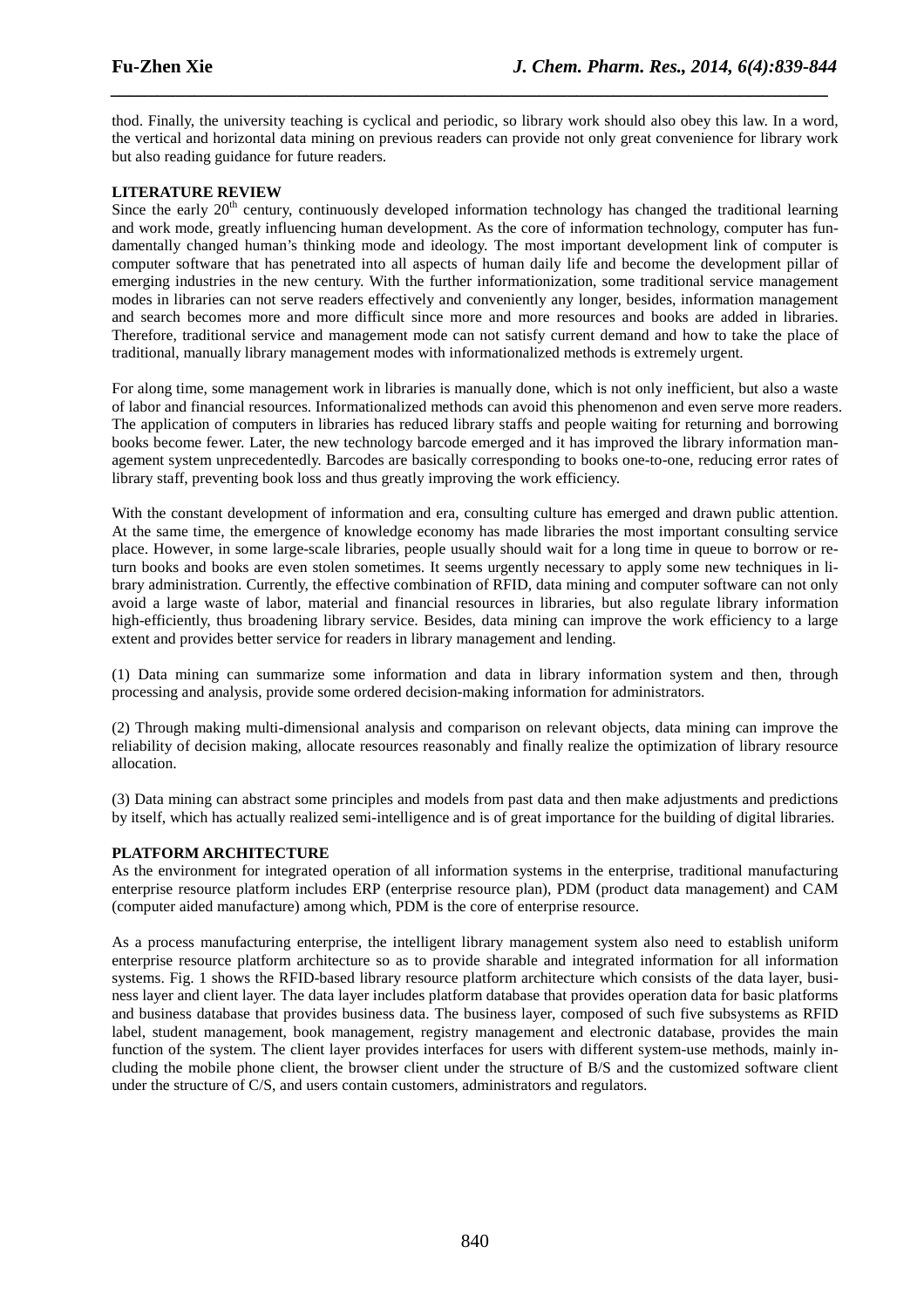

*\_\_\_\_\_\_\_\_\_\_\_\_\_\_\_\_\_\_\_\_\_\_\_\_\_\_\_\_\_\_\_\_\_\_\_\_\_\_\_\_\_\_\_\_\_\_\_\_\_\_\_\_\_\_\_\_\_\_\_\_\_\_\_\_\_\_\_\_\_\_\_\_\_\_\_\_\_*

**Fig. 1. Enterprise Resource Platform Architecture** 

## **RFID-BASED TRACKING SYSTEM**

The tracking system is established based on their network, realizing the tracking through collecting product circulation information. The tracking system takes each distribution point in the sales network as the data collection point and than in each data collection point, installs a set of Electronic Product Code (EPC) system that can collect data about products flowing into and out of all distribution points and save them in Physical Markup Language (PML) database of each distribution point. As the inverse of the tracking system, the traceability system collects product circulation data from each circulation distribution point, then integrates them with geographic information of each point and provides them to users in GIS platform. The above two systems form a complete tracking and traceability system. The following are detailed discussion on the two systems. Data capture of distribution point is summarized as Fig. 2.



**Fig.2. Distribution point data collection layout** 

The following is an application instance of some enterprise taken to introduce the data collection in details.

1) When the book flow into distribution points, based on such logistics operation as arrival inspection, transportation and handling and storage, the RFID reader will identify the original data on RFID label:

#### 86.0257A08.100167.20100608432

that will be transmitted to local Savant system after data filtering.

2) Local Savant system transmits the EPC code to local ONS in order to convert it into EPC domain name, then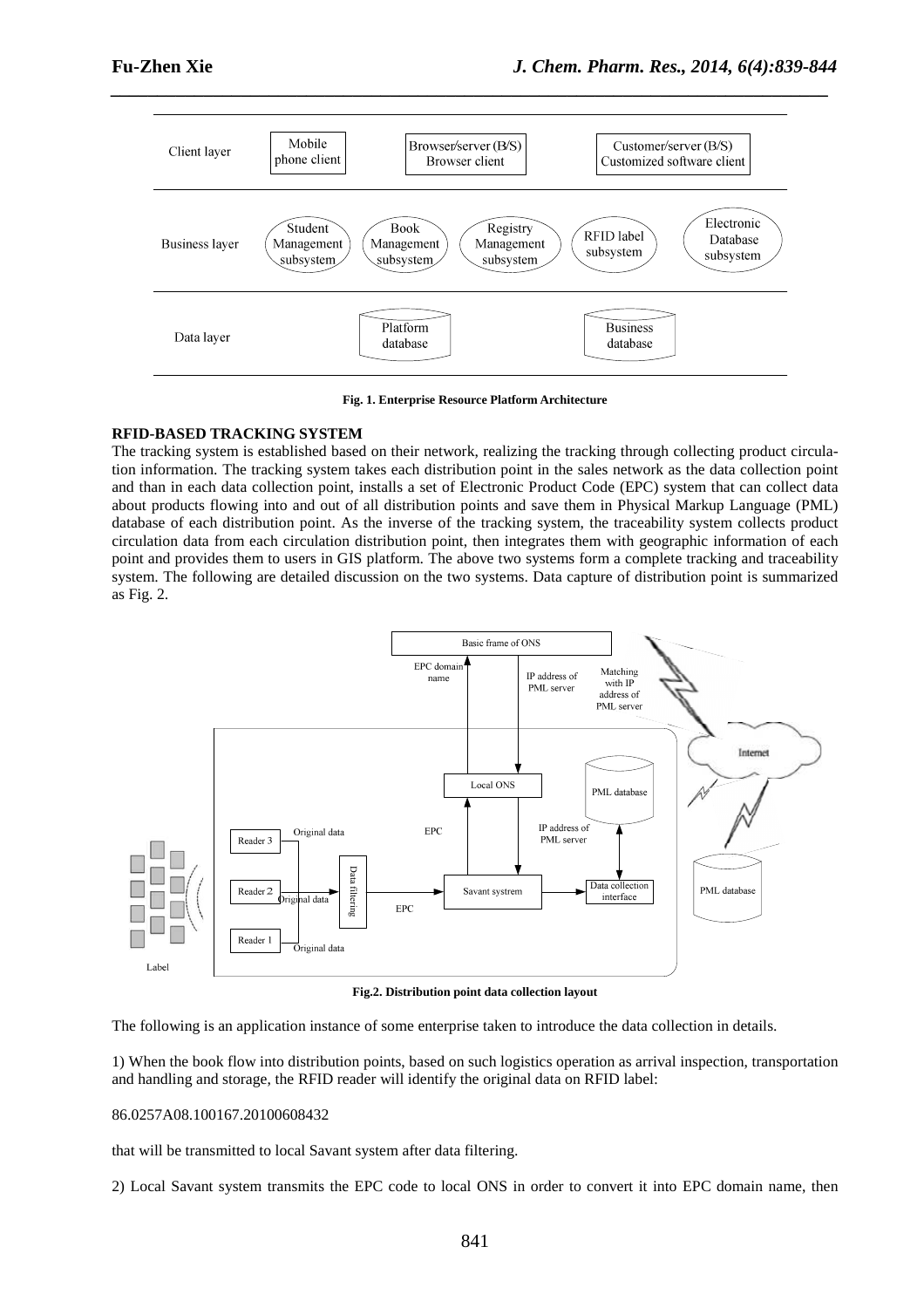transmits it to ONS base frame and applies for IP address of remote PML server that matches with EPC domain name.

*\_\_\_\_\_\_\_\_\_\_\_\_\_\_\_\_\_\_\_\_\_\_\_\_\_\_\_\_\_\_\_\_\_\_\_\_\_\_\_\_\_\_\_\_\_\_\_\_\_\_\_\_\_\_\_\_\_\_\_\_\_\_\_\_\_\_\_\_\_\_\_\_\_\_\_\_\_*

3) The local server links with remote PML server through the obtained IP address and applies for book information and then the PML server of manufacturers returns the quality management document and relevant transaction records and logistics records of book products.

4) Based on the book information returned by remote PML server (for example, name, type, production date, expiry date) and contents such as manufacturer, purchasing number, purchasing date identified by warehouse quality reader, the local server creates an acceptance record, stores it in local PML server and at the same time saves the IP address of manufacturer's PML server.

During the book product sales process, the above book product data collection process performs on each distribution point of the circulation network and PML documents for book product tracking are created and saved constantly in different distribution points so as to provide traceability data for the traceability system.

## **GENERAL FRAME DESIGN**

With B/S (browser/server) structure, this system collects processes and stores data through the data layer, data access layer, logic layer and presentation layer and finally provides condition data, diagnosis and management information for users timely.

1) The data layer locates on the database server, composed of upload data, expert knowledge, condition and key disaster indicators distributed in all monitoring nodes. The condition and key disaster indicators can be modified and updated constantly by experts through remote interaction so as to enrich the contents and improve the quality of data. The dynamic database formed by real-time collected data has laid a solid core data basis for the system due to its continuity, accuracy and auto update.

2) The data access layer is responsible for the data access, addition, deletion, modification and search of the database. It makes responses to the database upon the data request of Web server and then returns computational results to Web server.

3) The business logic layer is responsible for the main function of the system and is the core processing part of business logic. It sends data processing request to database server according to users' task, makes computational analysis and logic judgments on all original data, and then judges the condition. Based on expert knowledge and relevant indicators, finally provides corresponding solutions and administration suggestions and sends these information to the presentation layer.

4) The presentation layer is responsible for controlling the presentation logic of the system. It is the interface between users and the system. When users login the system, they will send requests to Web server. After verifying users' identities, Web server will process requests according to input parameters, create dynamic pages with data analysis results, the condition diagnosis and monitoring data and finally return results to the client.

With three-layer framework design, the system owns good expansibility and maintainability. The dependence and convergence among its different layers are very low, beneficial to system standardization and reuse of logic in all layers. Frame structure design of the system is shown in Fig. 3.

#### **SYSTEM IMPLEMENTATION**

1) Development environment: the server adopts Windows Server 2003 operating system, IIS WEB server (internet information server) and SQL Server 2005 as the database server.

2) Development tool: in order to improve the development efficiency and shorten the period, this system employs Microsoft Visual Studio 2008 as the page design and development tool and is developed on the Microsoft NET platform with Visual C# language. This tool supports the compiling of several languages and it can create mixed language solutions, which is beneficial to future system maintenance and expansion and will greatly improve the development efficiency and manageability of the system.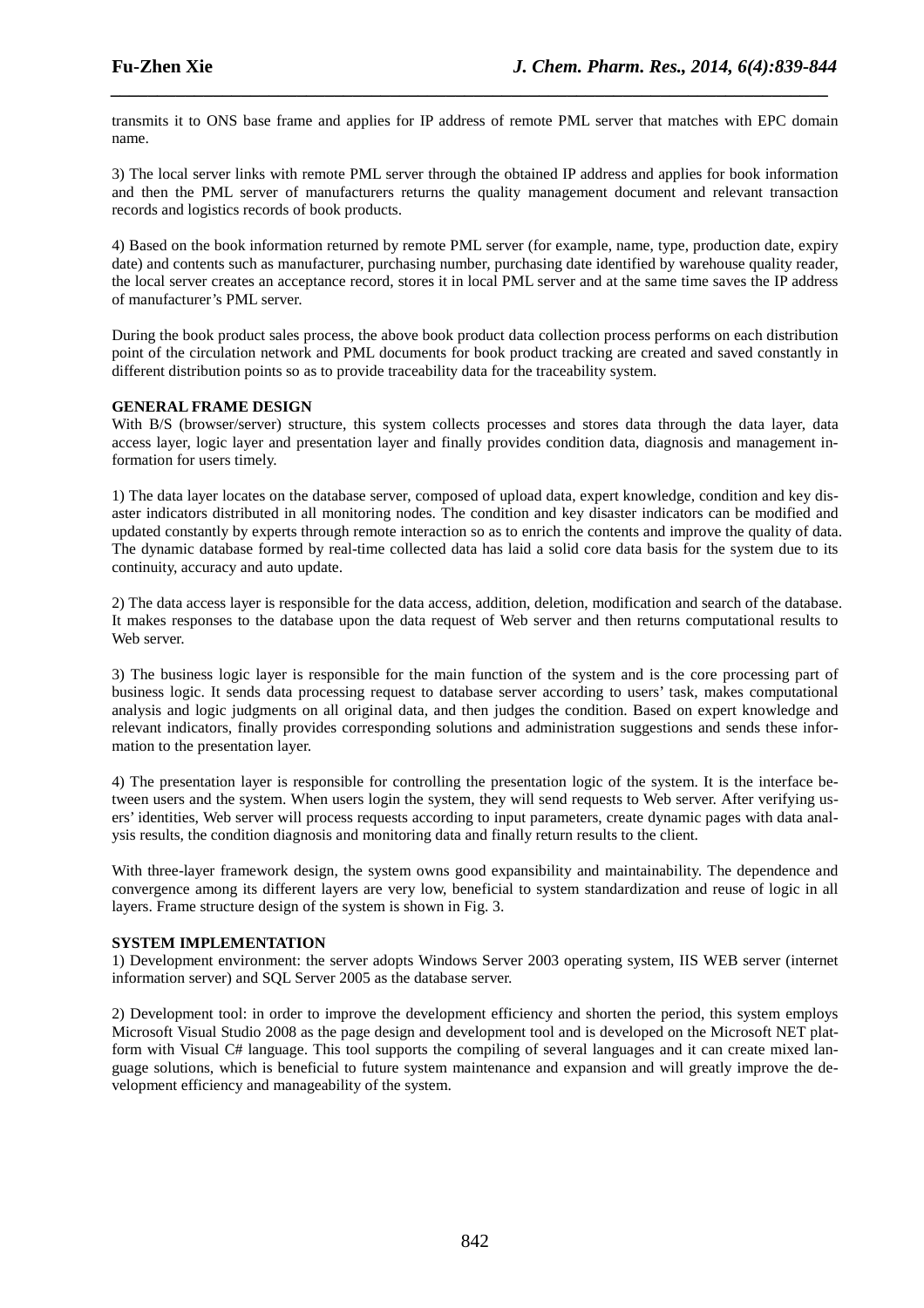

**Fig. 3. Frame Structure Design of the System** 

#### **(1) Data Acquisition and Construction of Network Database**

Basic databases of the system contain automatic monitoring database and assisted survey database. Specifically, automatic monitoring database includes sensor data, images and videos uploaded automatically, while assisted survey database mainly includes assisted data submitted remotely by expert users in all sites.

Automatic monitoring data are collected by wireless remote monitoring stations distributed in all sites. Monitoring stations collect data mainly through wireless sensor network (like ZigBee), namely forming an automatic network system with large amount of sensor data (like temperature, moisture etc.) through wireless communication, then acquiring the data about the covered area collaboratively and finally sending them through the sink node to data center. Since network communication conditions are different in different area, the system makes heterogeneous integration through several network techniques such as WLAN (LIKE Wi-Fi), mobile wireless communication network (like 2G/3G) and wireless sensor network, further increasing the safety and utility of network transmission, then transmits the collected data and stores them in remote database server.

#### **(2) Cross-platform Data Service**

In order to assist users in obtaining data in time, the system has provided certain interfaces and specifications for the data access of external procedures for the convenience of cross-platform use of data. External procedures can interact with and access data in the database through two media: one is Socket protocol and the other is industry-standard Web services, both of which are of their own advantages, so this system combines them together for application according to different demands.

1) Web service. Web services use an open standard data format and standard communication protocol to publish service modules, and then the client application program sends Http request to server through Web, thus realizing data sharing and communication. Through Web Services, the server and client own loose coupling with each other